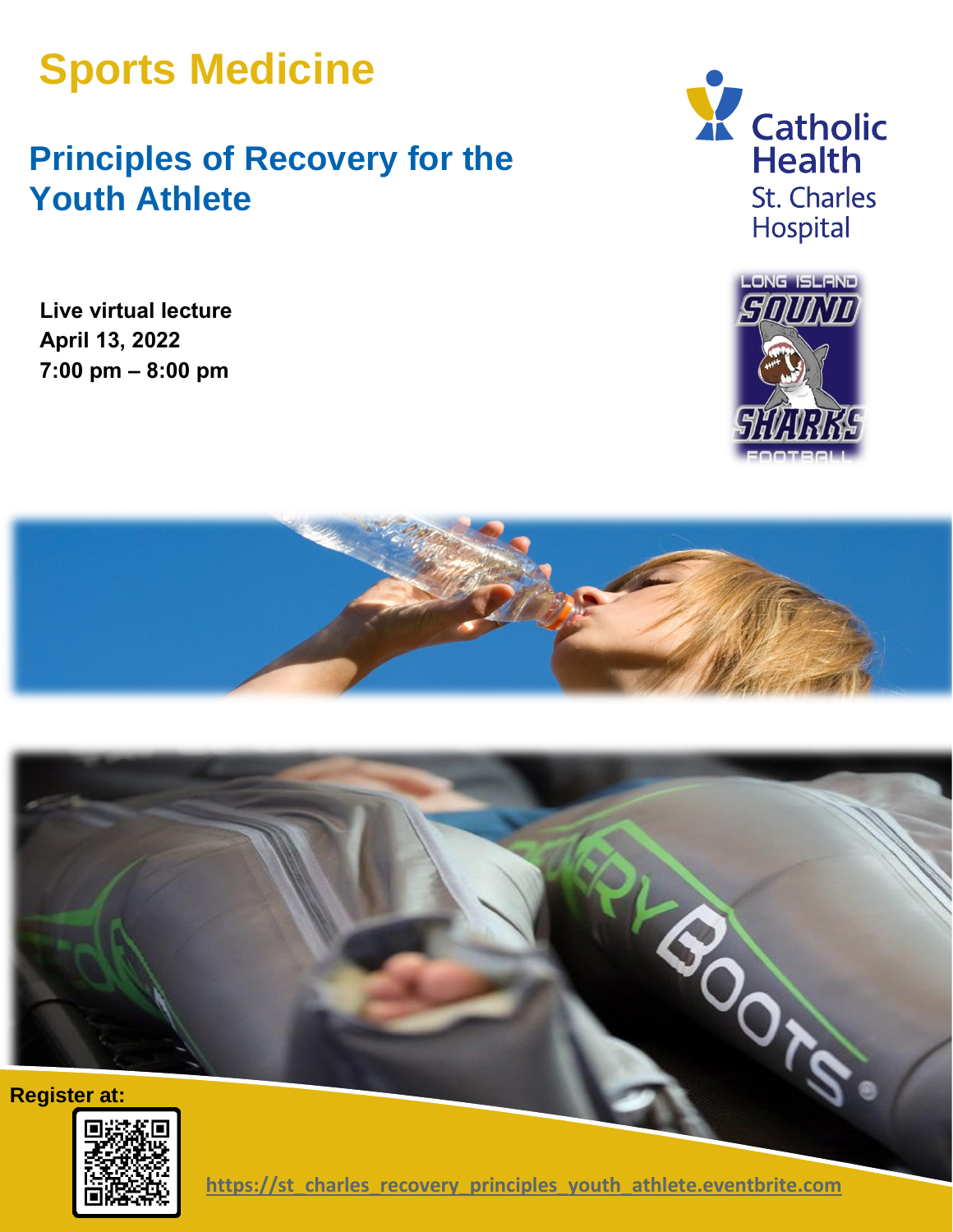## **Symposium faculty**

#### **Keith Levinson, PT, DPT, SCS, OCS, CSCS**



Keith earned his Bachelor's Degree in Kinesiology, with a concentration in Exercise Science from SUNY Cortland. He went on to obtain his graduate Doctor of Physical Therapy Degree from Touro College in Bay Shore, NY. Keith began working for St. Charles Hospital in the Patchogue Outpatient Rehabilitation Network in 2011. He provided acute sports injury screens as well as recovery clinic services and community outreach for athletes throughout Suffolk and Nassau counties in the clinic as well as sideline care at sporting events alongside athletic trainers and sports medicine physicians. In 2015, Keith earned his American Board-Certified Specialization in Orthopedics and in 2016 his American Board-Certified Specialization in Sports. In 2018, Keith completed the Upper Extremity Sports Medicine Fellowship through The Ohio State University and with The Cleveland Indians Major League Baseball Team. Here, he gained experience working with professional baseball players, specializing in rehabilitation for the overhead athlete. Keith returned to St. Charles in the Setauket office upon completion of this fellowship training and in January 2019 was named Clinical Coordinator for Sports Therapy for the St. Charles Rehabilitation Network. Keith currently works as an Adjunct Professor at Stonybrook University's DPT department teaching Advanced Therapeutic Exercise. He continues to develop – build the sports medicine rehabilitation program while treating full time.

#### **John Kahl, PT, DPT SCS, CSCS**



John received his Doctorate in Physical Therapy from Stony Brook University; graduating with distinction, he was the valedictorian of his class. He was the recipient of the Graduate Honor Award from Stony Brook's School of Health Technology and Management (highest overall GPA), Distinguished Student Award for his physical therapy class, and was an inductee for the Alpha Eta Honor Society for the allied health professionals. John began his career with St. Charles as a staff physical therapist, and was named lead sports therapist for Patchogue in 2019. As the sports lead, John coordinated recovery clinic, participated in program development projects, and provided injury screening and care to local high school and collegiate student athletes. In 2021, John earned his board-certified specialization in sports physical therapy (SCS) and expanded his role with St. Charles after being named the Sports Medicine Clinical Coordinator.

John has earned his Certified Strength and Conditioning Specialist (CSCS) certification through the NSCA and has completed a strength and conditioning internship with Stony Brook University's division I athletic program. He had the opportunity to learn and assist with coaching for football, men's basketball, women's volleyball, women's softball, and men's lacrosse. In addition, John currently provides performance programming and coaching services to bodybuilders, powerlifters, sport athletes, and recreational lifters. John also assists with teaching orthopedics for Stony Brook University's Physical Therapy program.



(631) 474-6000 200 Belle Terre Road, Port Jefferson, NY 11777 **chsli.org/st-charles-hospital**